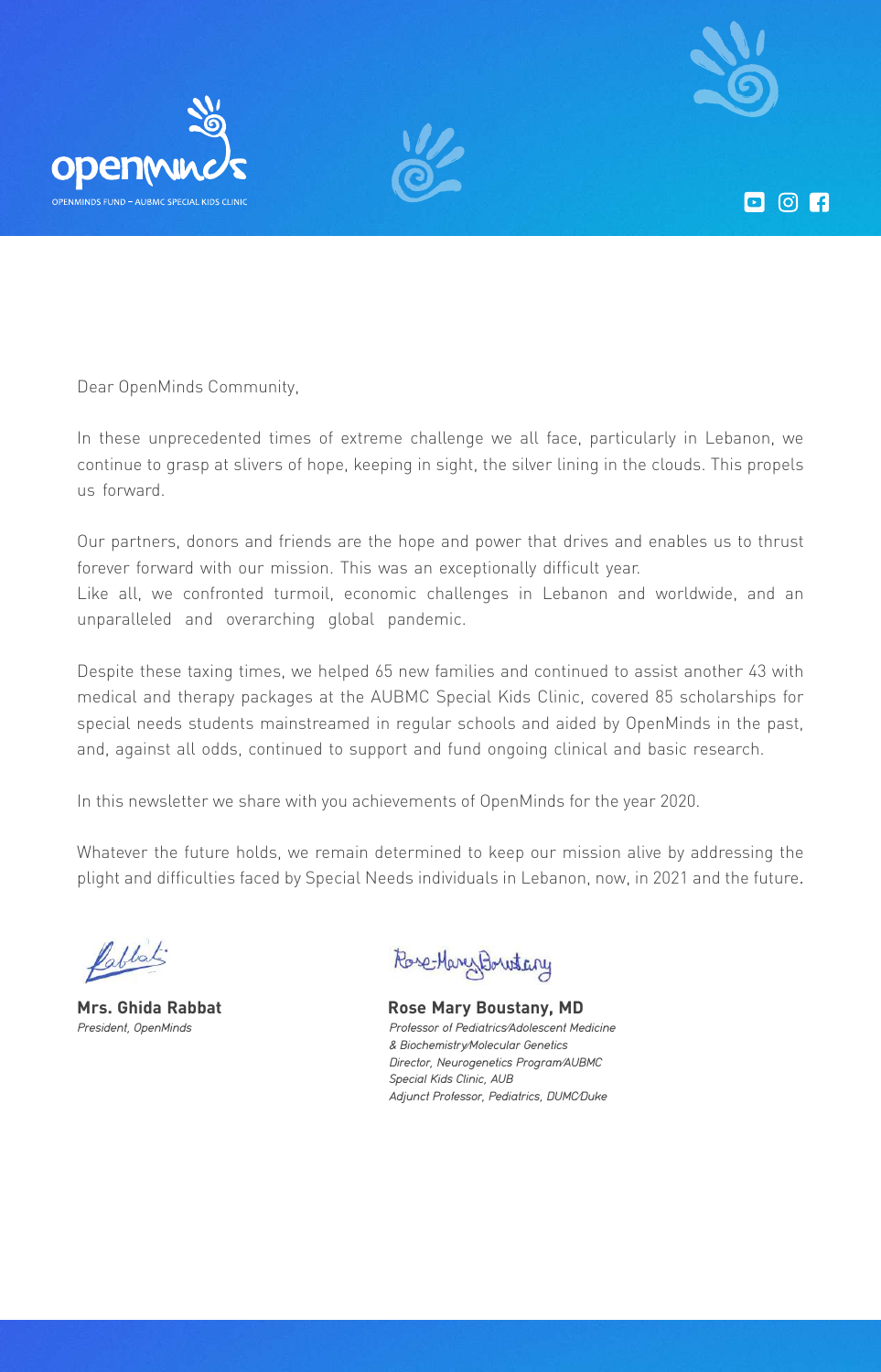

**D** © 门







**OpenMinds supports 5655 special needs services** at the AUBMC SPECIAL KIDS CLINIC (ASKC)....

**OpenMinds funds advances in local clinical/basic science** of special needs at the NEUROGENETICS (NG lab) at AUBMC...



Nothing has dampened the spirits of the ASKC or NG teams at AUBMC.



In spite of restricted access, our doors stayed open, and we have soldiered on.

## **ASKC OpenMinds (OM) Clinical Packages**

| <b>ASKC-OpenMinds Sponsored Visits By Procedure</b>                               |                           |            |                              |
|-----------------------------------------------------------------------------------|---------------------------|------------|------------------------------|
| <b>OpenMinds &amp; Total ASKC visits in 2020 by type</b>                          |                           |            |                              |
| <b>NEW Patients/65</b><br><b>Returning Patients/43</b><br><b>OM Patients: 108</b> | Jan 1 2020-<br>31/12/2020 |            |                              |
| Procedure                                                                         | OpenMinds<br>numbers      | % of Total | <b>Total ASKC</b><br>numbers |
| <b>Applied Behavior Analysis Sessions</b>                                         | 3,766                     | 33%        |                              |
| <b>ABA Training</b>                                                               | 314                       | 28%        |                              |
| <b>Physical Therapy</b>                                                           | 289                       | 21%        |                              |
| Occupational Therapy                                                              | 391                       | 34%        |                              |
| Psychomotor Therapy                                                               | 397                       | 47%        |                              |
| <b>Speech Therapy</b>                                                             | 318                       | 33%        |                              |
| <b>Feeding Therapy</b>                                                            | 58                        | 19%        |                              |
| <b>ADOS</b>                                                                       | 12                        | 38%        |                              |
| <b>VB-MAPP</b>                                                                    | 29                        | 41%        |                              |
| Initial non-ABA                                                                   | 81                        | 25%        |                              |
| <b>Doctor Clinic Visits</b>                                                       | 200                       | 2%         |                              |
| Audiometry                                                                        | 11                        | 30%        |                              |
| <b>Genetic Tests</b>                                                              | 27                        | 30%        |                              |
| <b>EEGs</b>                                                                       | 13                        | 30%        |                              |
| Lab Tests                                                                         | 30                        | 30%        |                              |
| <b>Total</b>                                                                      | 5,655                     | 38.8%      | 14,578                       |

#### **Success Stories**

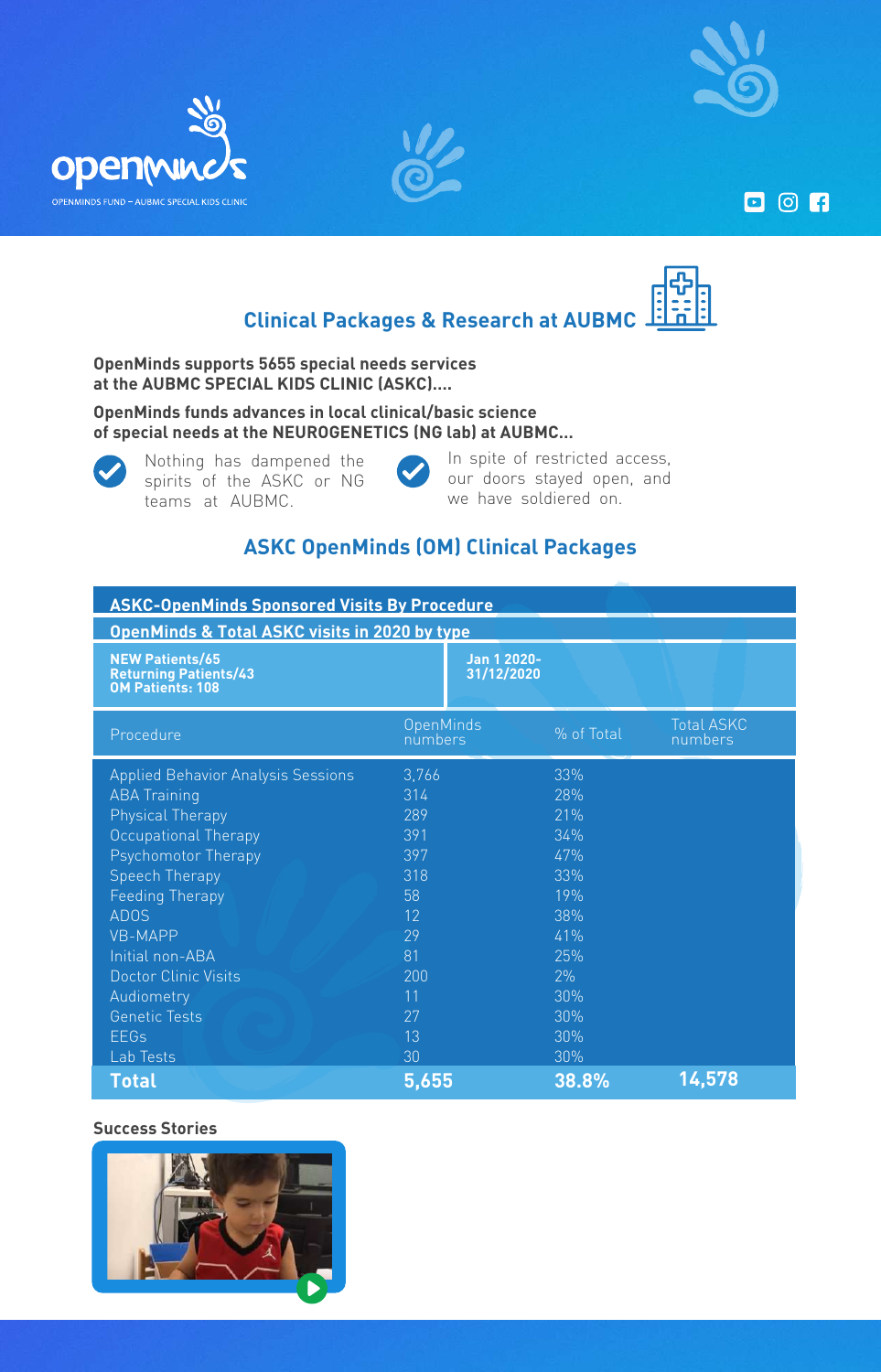

**D** 0 F





## **ASKC/Neurogenetics Research**

## **Publications in 2020/early '21 were 15, exceeding all averages. Grant applications submitted based on OM funded work number 9!**

#### **Highlights Research**

 $\bullet$  Two novel Lebanese autism genes identified, **UBLCP1 and UBR4.** 

 $\bullet$ **RitaT'**, a new and rapid screening tool for autism was validated in Lebanon and is translated into Arabic.

- $\bullet$  Negative impact of screen time on severity of autism in the Lebanese is published.
- $\bullet$  Effectiveness of flupirtine to treat mice affected with CLN3 disease with sex differences defined is in print.
- $\bullet$  Eye tracking and gender specificity in autism uncovered and published.
- Protective impact of breast feeding on autism in Lebanon has been shown.

## $\bullet$  Hot of the presses...

The CLN6 batten disease variant prevalent in Lebanon is being investigated in the **Cln6**<sup>nclf</sup> mouse model...

#### **Visual Cliff test**

**28-week old male Cln6nclf mice(n=3) could not discriminate between a safe zone and** crossing over the cliff to the unsafe zone, spending equal time due to asignificant loss **in vision.** Cln6<sup>nclf</sup> male mice spent more time over the cliff vs. age matched normal males  $\overline{\phantom{a}}$ (black bars) and less time in the safe zone (grey bars) (unpublished).



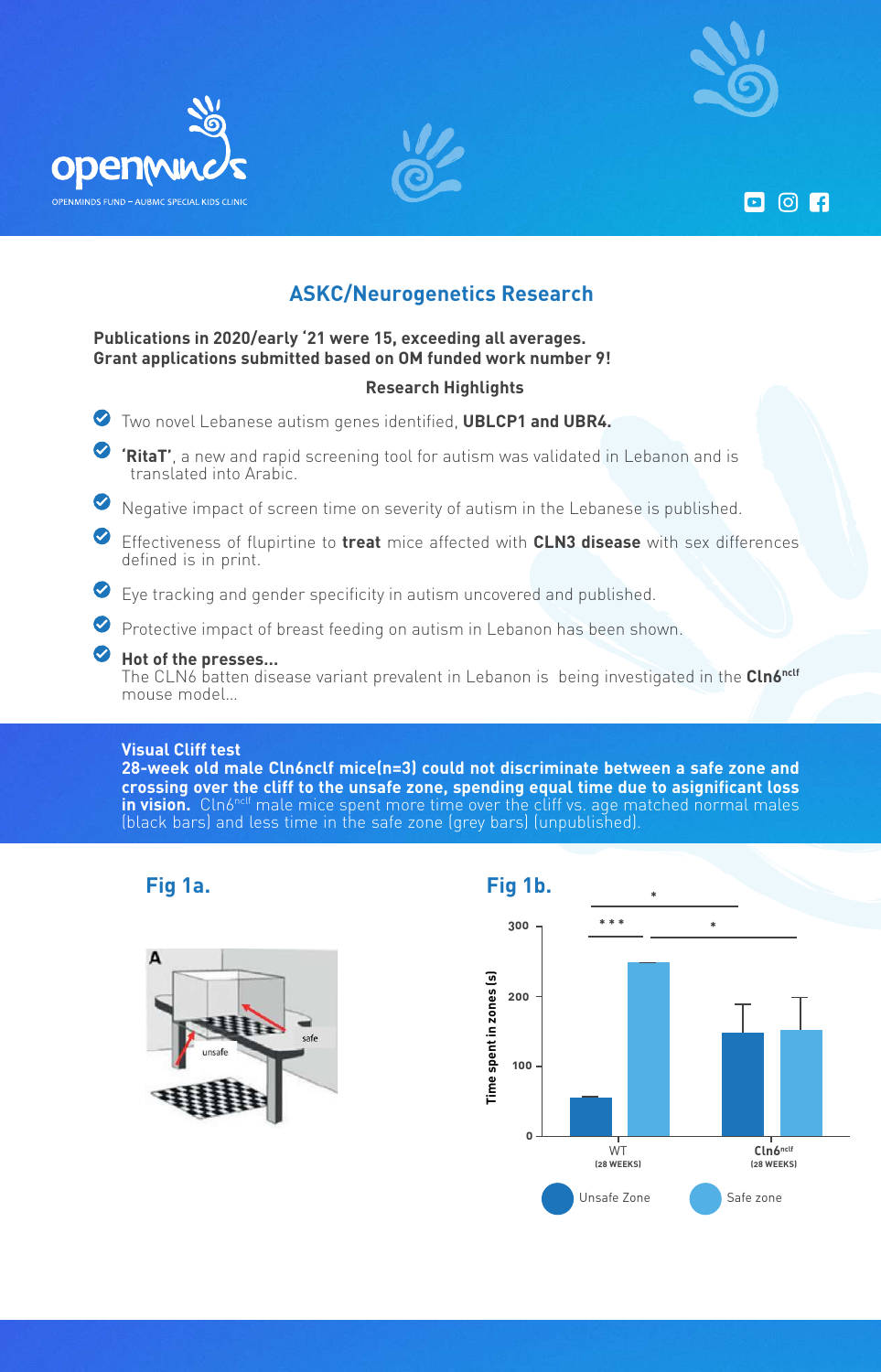







The 2 autism genes identified affect vital protein degradation machinery in the cell, but differently. It turns out that defective UBLCP1 gene can rescue and may be developed to treat defective UBR4.

## **Fig 2. Both UBLCP1/UBR4p impact proteolysis or protein breakdown**



## **panel Central**

Normal UBR4p is an E3 ligase. UBR4p substrates TRPV5p & ACLYp are linked to ASD. Normal UBLCP1p binds Rpn1p & dephosphorylates Rpt1p & inhibits proteasome assembly and activity.

## Left panel

Mutated UBLCP1 does not lead to increased proteolytic cleavage.

## **Right panel**

Mutant UBR4 impacts proteasome degradation via protein recognition/Ub-transfer from E2-ligase to proteins & targes them for degradation  $VD$ - proteins & TRPV5p & MACLYp.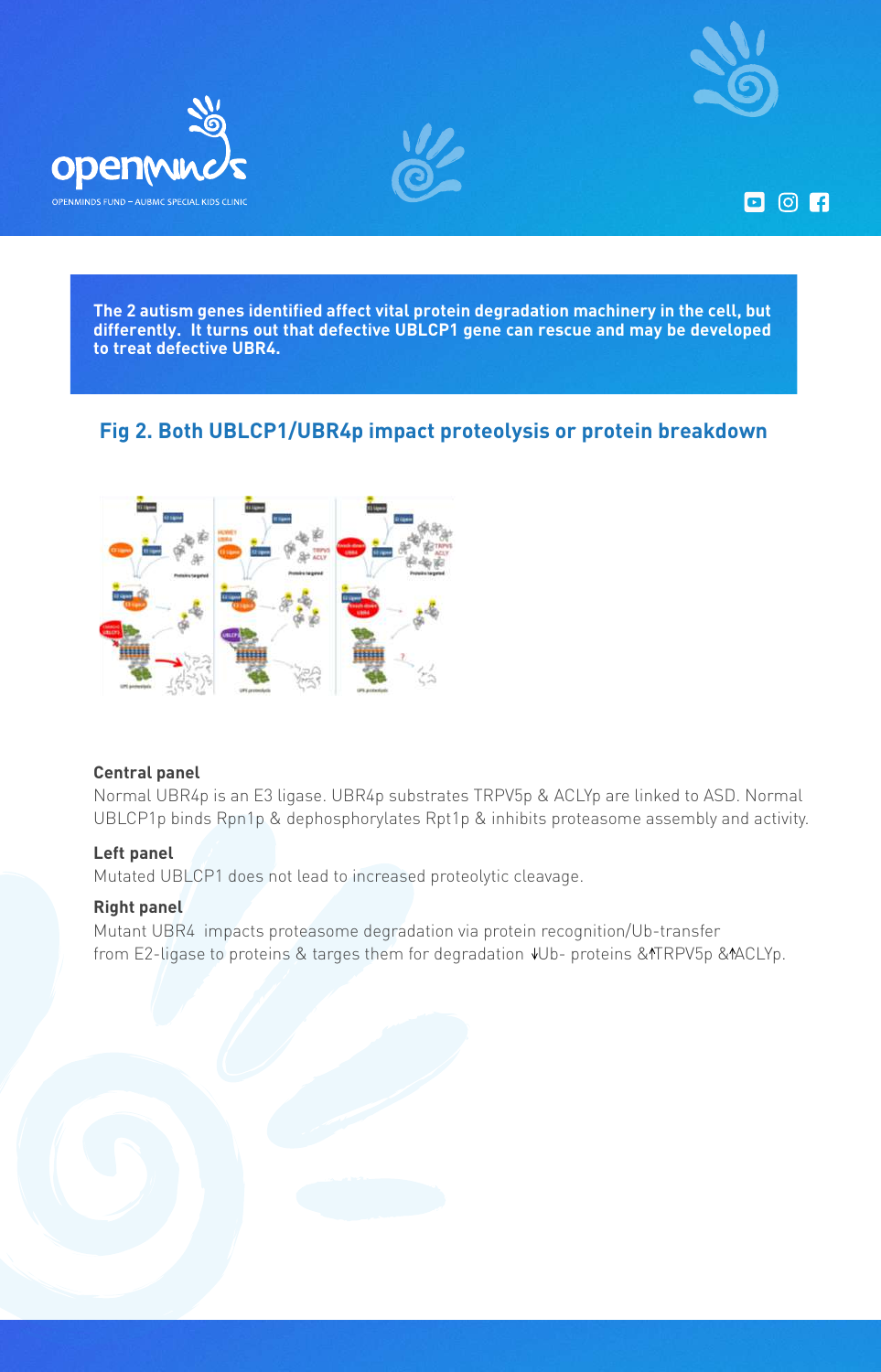

 $\Box$   $\odot$   $\Box$ 





## **Fig 3. Mutated UBR4p results in cell microtubule destabilization & cell disruption**



**Cells stained with antibodies to β3-tubulin of neuronal cells with UBR4 tag (red) and β3** tubulin (green). Cells over-expressing WT or normal fragment exhibit a tubular pattern (upper panel) BUT a diffuse pattern lacking normal elongated cells in cells expressing mutant UBR4 domain fragment (lower panel). Yellow arrows point to cells with mutant UBR4 causing microtubule destabilization & cell disruption

## **Fig 4. Mutated UBLCP1p as a potential strategy to treat mutant UBR4**



Left: UBR4 mutation leads to reduced protein degradation, and affects protein recognition/UB transfer from E2-ligase to targeted proteins, OR directly targets proteins for degradation. This causes accumulation of proteins. Right: Expressing mutant UBLCP1 rescues mutant UBR4 by 1 proteolysis (red arrow) & 1UBR4p activity (dashed orange) & 1Ub-protein levels.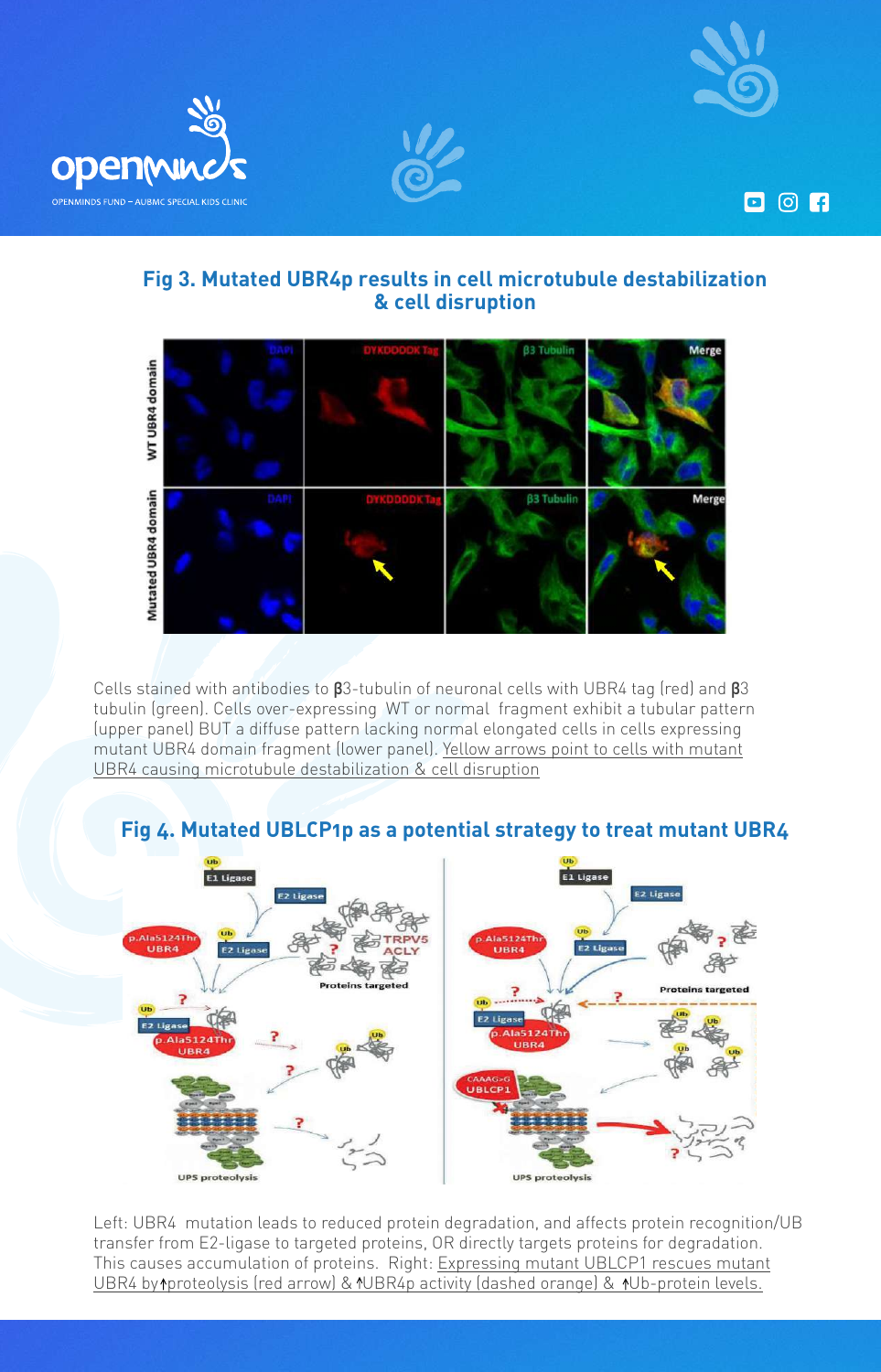

**D 0 A** 





For the 2020 - 2021 academic year, OpenMinds awarded 85 students scholarships in 9 schools. We increased the number of scholarships to match the increasing demand during these difficult and trying times.

Students were selected based on their financial and educational needs. As in 2019-2020, the schools were chosen from those that OpenMinds has assisted and collaborated with in the past to ensure success.

The total number of scholarships awarded since inception of this program in 2018 is 173. The list of Schools for the 2020-2021 academic year are the following:

- Shouf National College
- Cedars High School

openwu

- Lebanon Evangelical School for Boys and Girls
- Khaled bin Al Waleed Al Horch Makassed School
- Beirut Baptist School
- Collège Notre Dame des Sœurs Antonine Hazmieh Jamhour
- Antonine International School

## **Scholarships awarded | Testimonials**

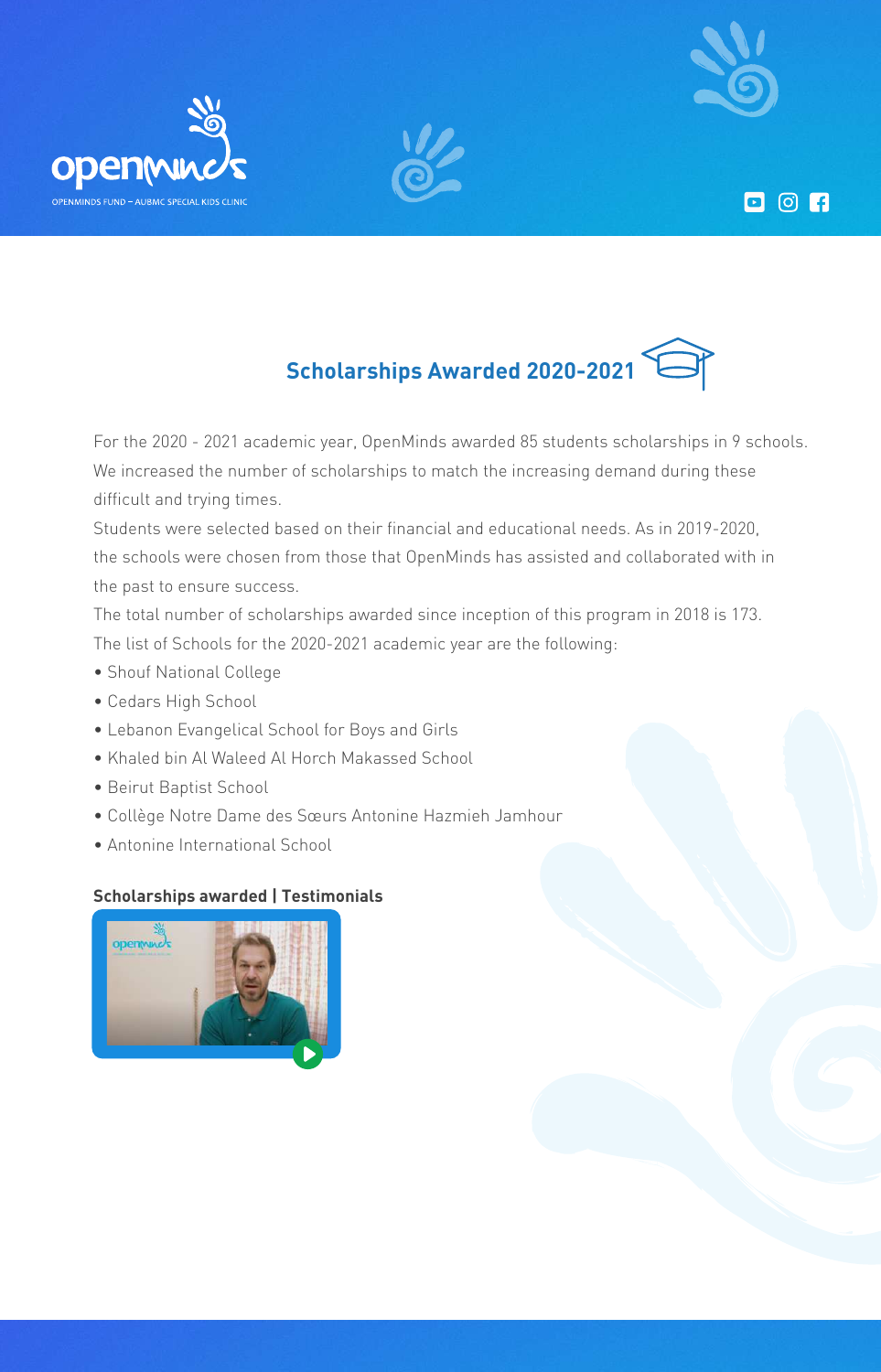

**D** © 门







Seeking employment as an adult with special needs is a daunting challenge. For the fourth consecutive year, The 'I Can Work' program, developed by Step Together Association and funded by OpenMinds integrates students with special needs in actual workplaces in the community, under the supervision of a personal coach and coordinator. During the first academic trimester, young adults focused on two themes: "Working at the Library" and "Working at the Bakery".

Certain adaptations for online instruction were implemented within the programs as required.